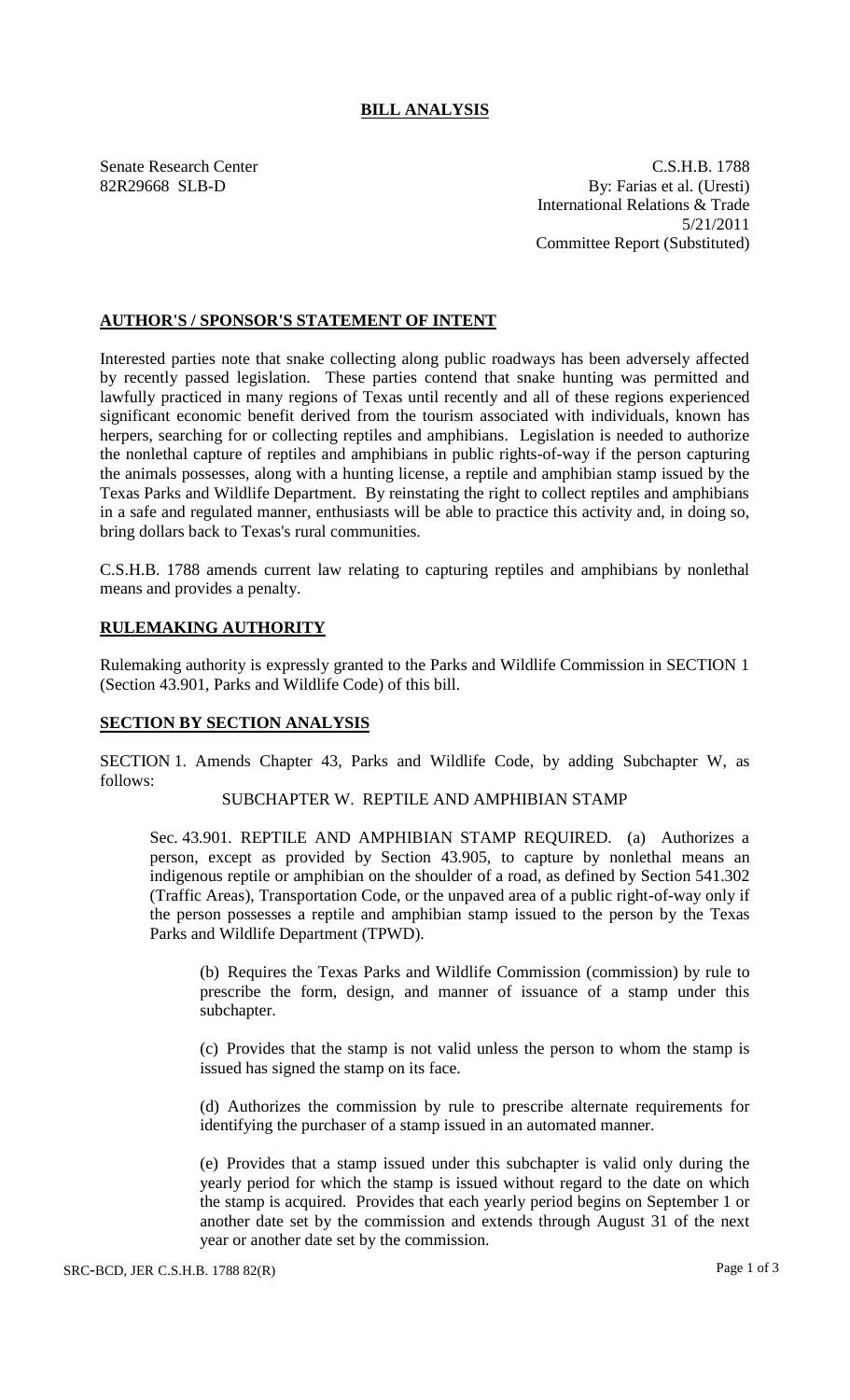Sec. 43.902. FEE. Provides that the fee for a reptile and amphibian stamp is \$10. Authorizes TPWD to issue other editions of the stamp that are not valid for capturing by nonlethal means a species covered by this subchapter for a fee set by the commission.

Sec. 43.903. HUNTING LICENSE REQUIRED. Provides that the possession of a reptile and amphibian stamp does not authorize a person to capture by nonlethal means an indigenous reptile or amphibian without possessing a hunting license required by Section 42.002 (Resident License Required; Exemption) or 42.005 (Nonresident License Required), or at a time or by means not otherwise authorized by this code.

Sec. 43.904. STAMP SALE RECEIPTS. Requires that the net revenue derived from the sale of reptile and amphibian stamps be credited to the game, fish, and water safety account.

Sec. 43.905. EXEMPTIONS. Provides that a person is not required to have a hunting license or reptile and amphibian stamp to capture by nonlethal means and subsequently release in another location an indigenous reptile or amphibian if the person is:

(1) performing activities related to the operation and maintenance of pipelines and related facilities or to oil or gas exploration or production;

(2) an employee of the state, a utility, as defined by Section 203.091 (Definition), Transportation Code, or a power generation company, as defined by Section 31.002 (Definitions), Utilities Code, and is acting in the course and scope of the person's employment with the state, the utility, or the power generation company; or

(3) performing activities related to surface coal mining and reclamation operations as defined by Section 134.004 (Definitions), Natural Resources Code.

Sec. 43.906. PENALTY. (a) Provides that a person who violates Section 43.901 commits an offense that is a Class C Parks and Wildlife Code misdemeanor.

(b) Provides that a person, other than a person described by Section 43.905, in an area described by Section 43.901 who is engaged in capturing by nonlethal means a species covered by this subchapter and fails or refuses on the demand of any game warden or other peace officer to show a reptile and amphibian stamp is presumed to be in violation of Section 43.901.

SECTION 2. Amends Section 62.0031, Parks and Wildlife Code, by amending Subsection (a) and adding Subsections (c), (d), and (e), as follows:

(a) Prohibits a person, except as provided by Subsections (b) (relating to providing that this section does not apply to the trapping of a raptor for educational or sporting purposes) and (c), from hunting a wild animal or bird when the person is on a public road or right-of-way. Makes a nonsubstantive change.

(c) Authorizes a person to capture by nonlethal means reptiles and amphibians on the shoulder of a road, as defined by Section 541.302, Transportation Code, or the unpaved area of a public right-of-way if the person possesses a reptile and amphibian stamp issued to the person by TPWD and does not use a trap, or is described by Section 43.905.

(d) Requires a person to wear reflective clothing when engaging in the capture by nonlethal means of a reptile or amphibian under a stamp issued by TPWD. Requires that the clothing have at least 144 square inches of reflective material on both the front and back of the clothing.

(e) Prohibits a person from using a spotlight attached to a motor vehicle in capturing a reptile or amphibian under Subsection (c).